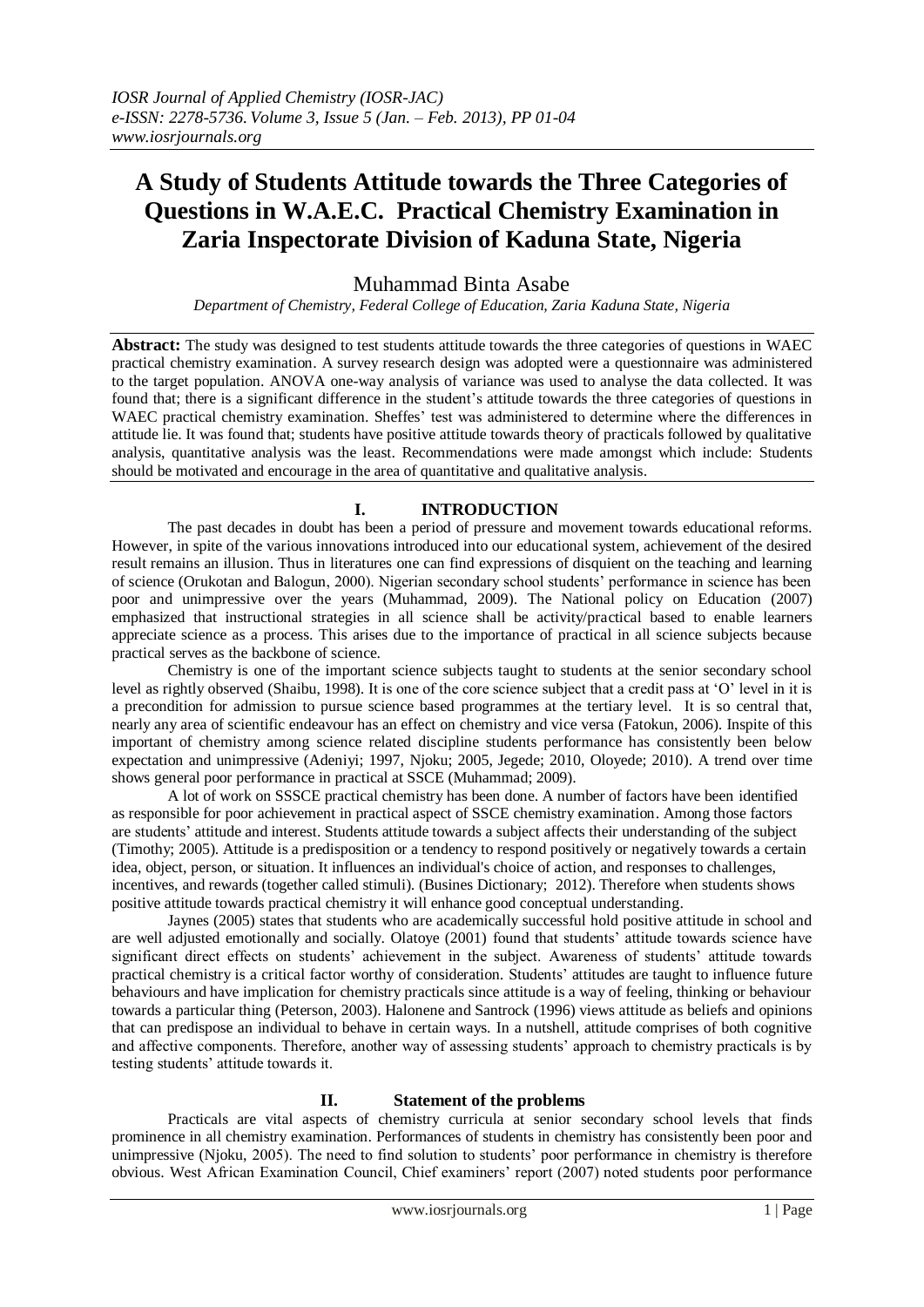in practical chemistry. Therefore there seems to be no doubt that students have problems/difficulties with the practicals aspect of chemistry in SSCE. How can these problems be alleviated so as to enable students perform better in chemistry practical examination?

The alleviation of these problems according to Njoku (2007) would involve the identification and categorisation of the factors which affect students; performance in practical chemistry and manipulate such factors to the advantage of the learners. There is the need to investigate the attitude of students towards WAEC practical chemistry, which comprises of the theory of practicals, qualitative analysis and quantitative analysis.

## **III. Research question**

In order to investigate the problem identified, the study specifically seeks to answer the following question: (1) What is the effect of students' attitude towards the three categories of questions in WAEC practical chemistry examination?

#### **Null hypothesis**

The null hypothesis for the study is as follows:

 $H<sub>o-1</sub>$  There is no significant difference in the attitude of students towards the three categories of questions in WAEC practical chemistry examination.

## **Significance of the study**

It is hoped that the findings of this study would contribute to the learning of chemistry in the following ways.

The study will provide a means of minimizing the mass failure in practical chemistry by identifying the students' attitude towards the three categories of questions in WAEC practical chemistry. In areas where students have negative attitude there will be encouragement and motivation on the part of the teacher so that the students' interest would be aroused and at the end there will be improvement in the students' performance. The results of the study will be of immense benefit to science education planners, science based organisation so that necessary modifications will be made in the chemistry curriculum.

# **IV. Research Methods**

#### **Research design:**

The research design is a survey research where by a questionnaire was administered to the target population to determine their attitude in the three categories of questions asked at WAEC practical examination.

#### **Population of the study**

The population of the study comprises (582) SSIII Science students in the public senior secondary schools under Zaria Educational Zone Inspectorate division Kaduna State, Nigeria. The population comprises of single sex and co-educational schools; there are four (4) males schools, five (5) females schools and eight (8) co-educational schools in the population. The age - range of the students is between 16- 19 years old.

# **Sample and sampling procedure**

A sample of fifty students was sampled from the total of 582 students using simple random sampling, this sample confirms to that recommended by Fraenkel and Wallen (2000) of 30 subjects as the minimum sample size.

# **Instrumentation**

The instrument for data collection is students' attitude inventory (SAI) questionnaire in the three categories of questions in WAEC practical chemistry examination. The instrument was developed by the researcher and validated by experts in chemistry, science education and psychology. Two lecturers from the Department of Chemistry, Ahmadu Bello University Zaria. A lecturer from Science Education Department, Faculty of Education, Ahmadu Bello University and a lecturer from educational psychology Department, Ahmadu Bello University Zaria participated in the validation. The questionnaire contained seven (7) items on theory of practicals, ten (10) items in qualitative analysis and eight (8) items in quantitative analysis respectively..

The questionnaire was divided into two sections; Section A which comprises of students' personal data response while section B consists of a 5-point Likert scale responses (i.e. strongly agree, agree, undecided, disagree, strongly disagree) which is on students' attitude towards the three categories of questions in WAEC practical chemistry examination. The reliability of the instrument was estimated by split half method using Pearson product moment correlation coefficient (PPMCC) statistics and Spearman-Brown prophecy formula. This formula yielded a reliability of 0.83.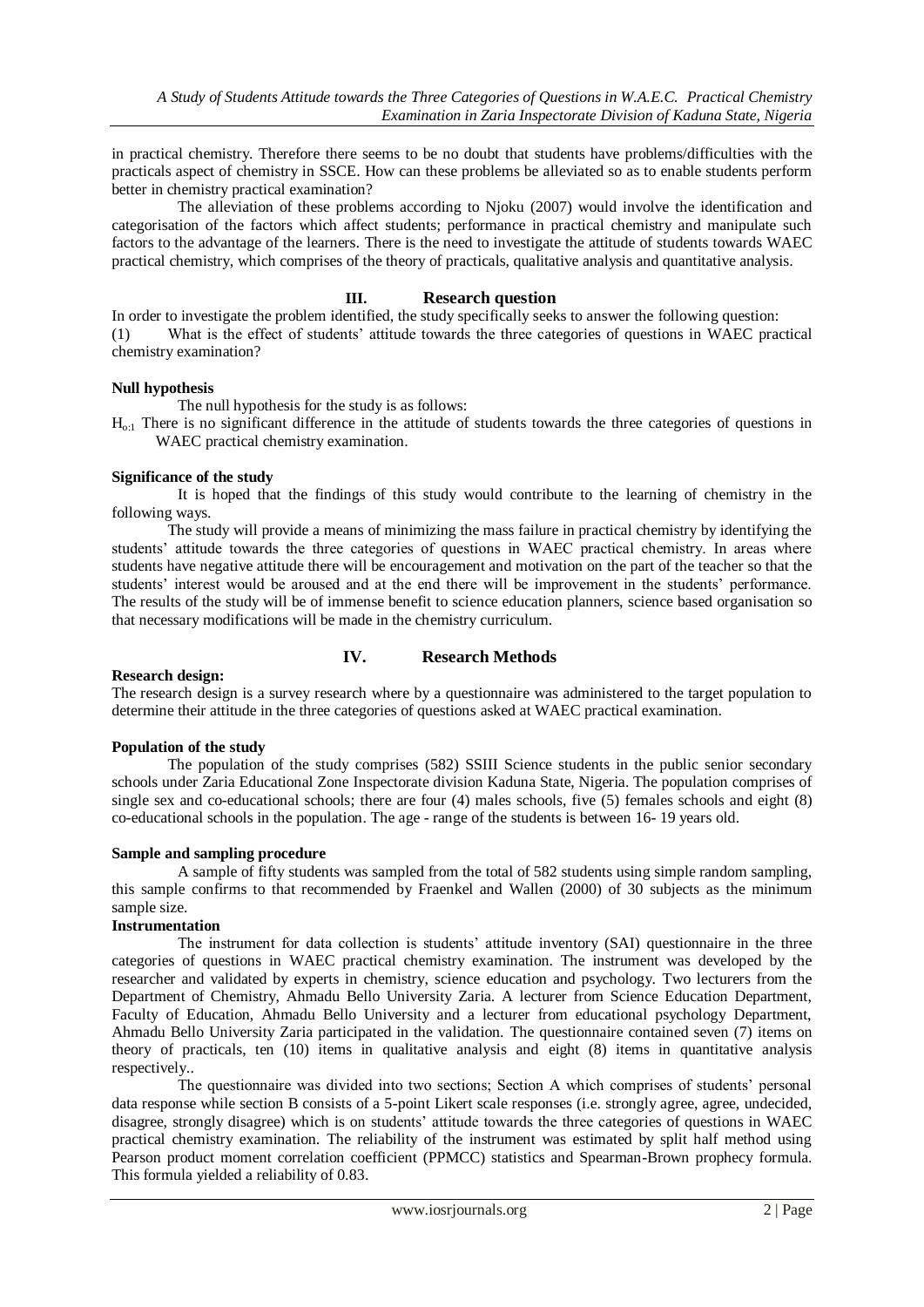#### **Procedure for data collection**

The researcher distributed the students' attitude inventory questionnaire to the study sample. The students were allowed to read through the written instruction on how to respond to the items of the questionnaire. The instruction was explained to the subjects verbally and they are allowed to ask questions for further clarifications. The subjects spent about 40 minutes in completing the questionnaire, in all the schools, the researcher was assisted by the chemistry teacher to ensure cooperation of the subjects. After the students have completed their responses, the questionnaire was collected and subjected to data analysis.

#### **Data analysis technique**

The data generated from the chemistry practical attitude questionnaire were analysed using ANOVA one way analysis of variance, since the students' attitude on the three aspects of practicals was being investigated, i.e. students' attitude towards quantitative analysis, qualitative analysis and theory of practical. The significant level for the rejection or acceptance of the hypothesis is  $p \le 0.05$ .

#### **V. Results Analysis and Discussion**

The study aims at investigating the effects of students' attitude towards the three categories of questions in WAEC practical chemistry examination. And for the hypothesis which states that  $H_{o:1}$  there is no significant difference in the attitude of students towards the three categories of questions in WAEC practical chemistry. Summary of the analysis is presented in Table 1.1.

Table 1.1: Analysis of variance of students' attitude towards the three categories of questioning in WAEC practical chemistry examination.

| <b>Source of variation</b> Sum of squares df Mean of squares F |        |     |       |            | Sig. P Remarks |
|----------------------------------------------------------------|--------|-----|-------|------------|----------------|
| <b>Between groups</b>                                          | 4.714  |     | 2.357 | 8.39 0.001 | Significant    |
| Within groups                                                  | 40.626 | 144 | 0.282 |            |                |
| <b>Total</b>                                                   | 45.339 | 146 |       |            |                |

From Table 1.1, P-value of 0.001 is less than the set alpha value of 0.05 which means that there is a significant difference in the attitude of students towards three categories of questions in WAEC practical chemistry. Therefore, the null hypothesis is rejected and since there is a significant difference, post hoc test will be administered to see where the difference actually occurs. The difference may be as a result of the content in each category which varies, therefore this may lead to the differences in student's interest.

|      |                    | Mean   | N  | Std deviation | Std errors mean |
|------|--------------------|--------|----|---------------|-----------------|
| Pair | Theorv             | 3.2828 | 49 | 0.6209        | 0.8871          |
|      | Ouantitative       | 3.1516 | 49 | 0.5988        | 0.7155          |
| Pair | Theory             | 3.2828 | 49 | 0.62098       | 0.8871          |
|      | Qualitative        | 2.8546 | 49 | 0.45811       | 0.6544          |
| Pair | <b>Oualitative</b> | 3.1510 | 49 | 0.50088       | 0.7155          |
|      | Quantitative       | 2.8540 | 49 | 0.45811       | 0.6544          |

| Table 1.2: Scheffes test showing paired sample statistics |  |
|-----------------------------------------------------------|--|
|-----------------------------------------------------------|--|

Table 1.2 above, shows that; theory of practical has the highest mean of 3.28 followed by qualitative analysis with mean of 3.15 and quantitative analysis has the least mean of 2.85. Therefore the students' positive attitude towards the theory of practical is highest, this might be due to the fact that the question was designed to assess students' knowledge of techniques, principles and expected observations during chemistry laboratory activities the question assessed cognitive thinking skills and ability in interpretation of data and making inference. The theory of practical deals mainly with the cognitive and theoretical concepts that underlie the practical activities to be conducted.

Qualitative analysis is the next and it requires students to identify a mixture of two salts through a systematic series of tests for the constituent ions. This aspect assessed students' skills in problem identification, conducting of experiment, manipulation of equipment, hypothesizing, careful observation, interpretation of observation making of inference/deductions, organisation and recording of data and effective communication of findings